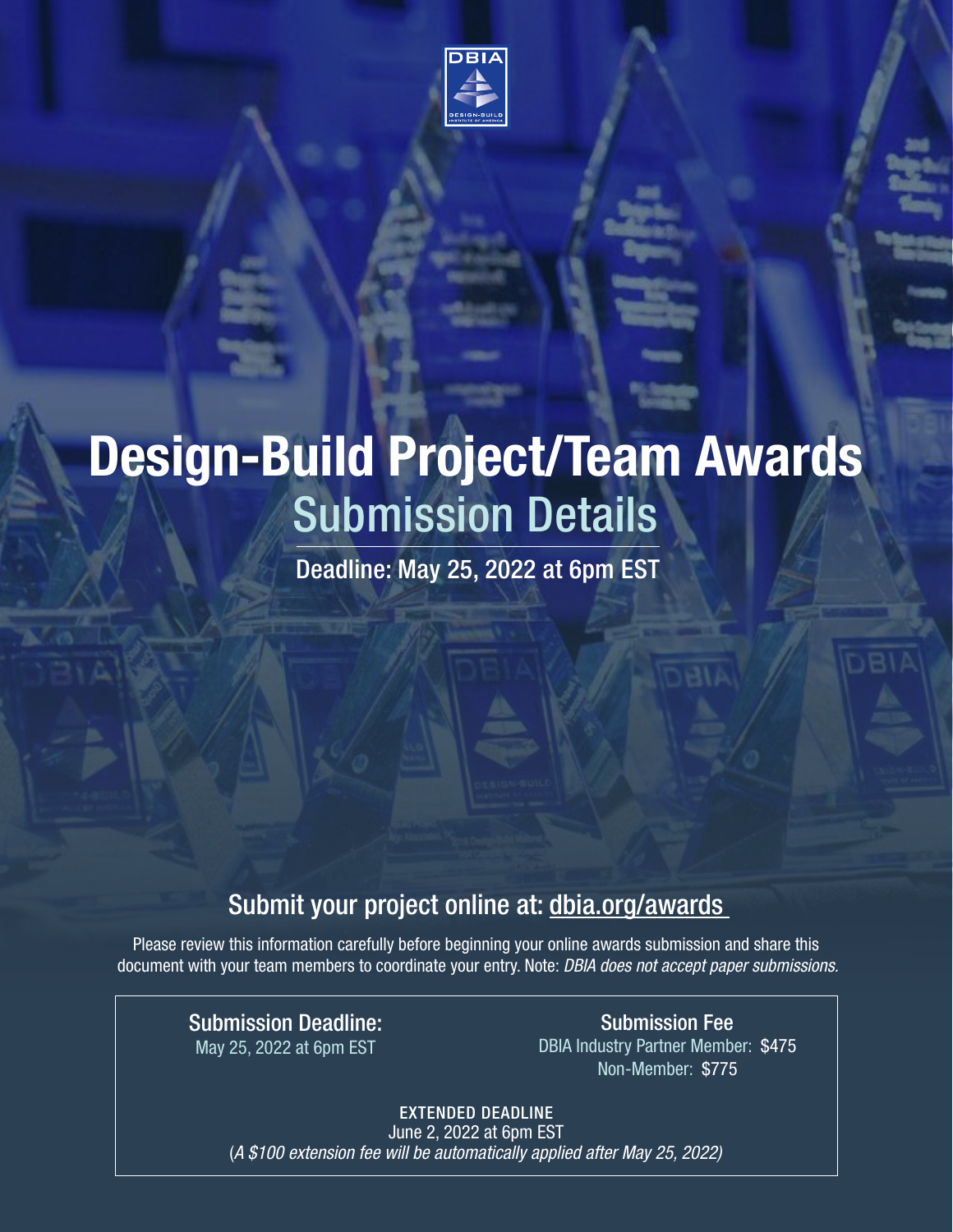### **Overview**

The Design-Build Institute of America (DBIA) recognizes exemplary applications of Design-Build Done Right® that, at a minimum, resulted in highly successful design-build projects achieving best value while meeting design and construction quality, cost and schedule goals. Winning projects and team members exemplifying design-build best practices will be celebrated publicly at DBIA's Annual Awards Program and in national media coverage.

Submissions are rigorously judged by a panel of industry experts who evaluate each project for design-build process, excellence in design and teaming performance. Winning projects must not only achieve budget and schedule goals but also demonstrate advanced and innovative application of total integrated project delivery, including design-build best practices to achieve exceptional outcomes.

Only projects meeting these minimum qualifications will be considered.

Completed and Owner-occupied after March 31, no more than 3 years before entry year *(example; 2019 for 2022)* and before the application deadline.

- Completed under a single point of responsibility contract
- Completed on or ahead of schedule\*
- Completed within budget\*
- Completed with no claims or litigation
- Project met or exceeded Owner expectations as demonstrated by a letter from the Owner

*\*Projects with cost overruns and/or schedule delays that are a direct result of Owner-directed changes or unusual/unforeseen conditions are eligible, if the change in cost and/or schedule was approved by the Owner. Applicants will be asked to explain the Owner-directed changes or unforeseen conditions.*

### Submission Categories

- » AVIATION
- » CIVIC/ASSEMBLY
- » COMMERCIAL BUILDINGS
- » EDUCATIONAL FACILITIES
- » FEDERAL, STATE, COUNTY, MUNICIPAL
- » HEALTHCARE FACILITIES
- » INDUSTRIAL, PROCESS AND/OR RESEARCH **FACILITIES**
- » OFFICE BUILDINGS
- » REHABILITATION, RENOVATION AND/OR RESTORATION
- » TRANSPORTATION (OTHER THAN AVIATION)
- » WATER/WASTEWATER

### DBIA Awards

DBIA celebrates winning projects with a multi-level awards program. First, winning projects in each of the categories will be awarded National Awards of Merit. Projects are judged against Design-Build Done Right® standard criteria and winning projects in this category demonstrate effective schedule and cost performance, as well as exemplify the principles of effective processes, interdisciplinary teamwork, problem solving, excellence in design, use of technology, and diversity, equity and inclusion.

Then, National Award of Merit winners from each category will be judged against each other and one winner may be chosen to represent the "best of the best" in that category for a National Award of Excellence.

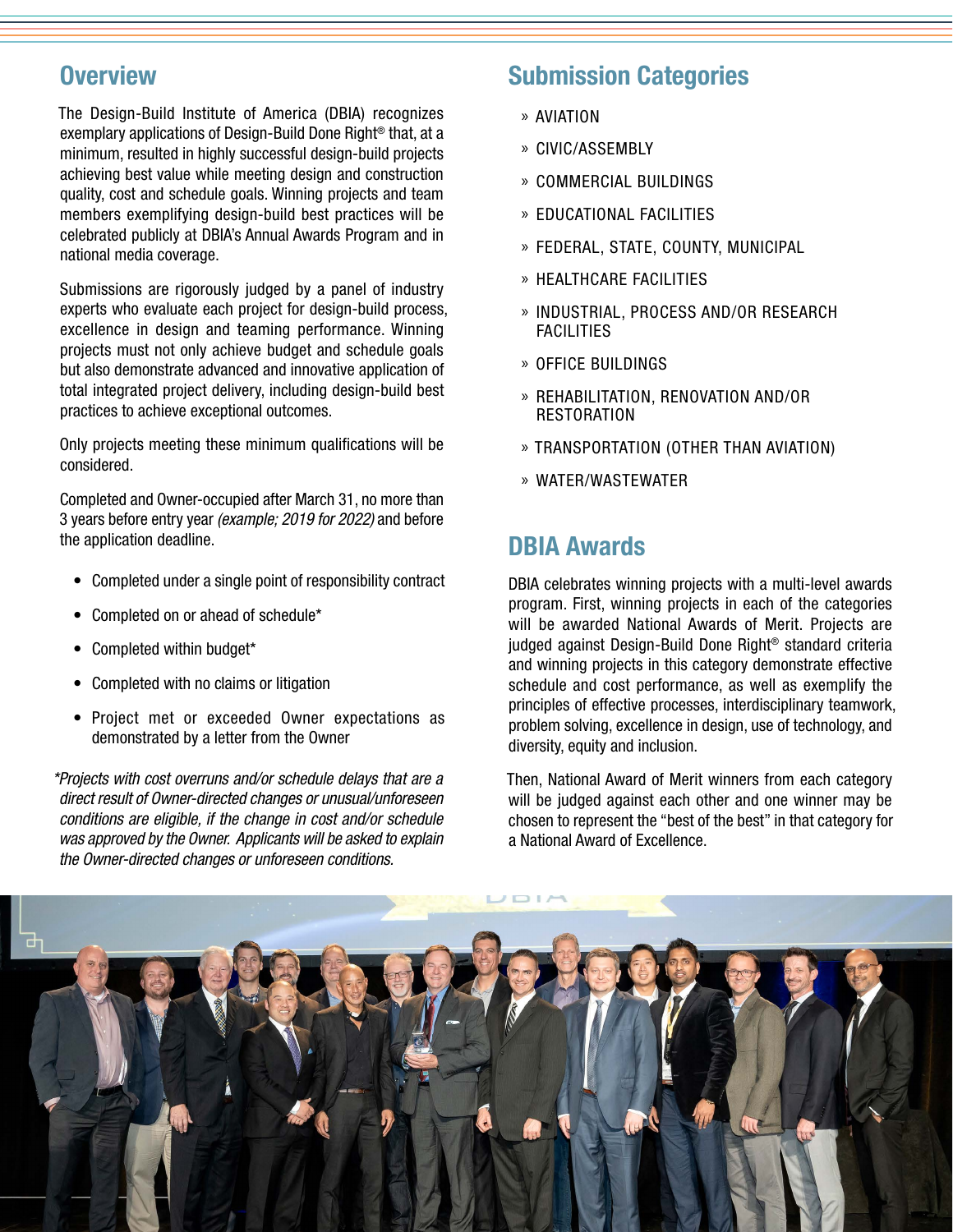### Special Recognitions

All winning projects will also be considered for special recognition as the "Best in" the following categories: (1) Teaming; (2) Process; (3) Design Excellence; and (4) Use of BIM/VDC.

#### SMALL PROJECTS

Because the size of the project doesn't dictate the impact of the project, DBIA will also recognize "small" design-build projects that achieve exceptional outcomes. As a general guideline, "small" is defined as \$10 million or less for buildings/vertical projects and \$30 million or less for infrastructure. DBIA, at its sole discretion, may modify these thresholds based on the number, size and type of projects submitted for consideration each year.

DBIA will determine a special projects winner based on the entries in the 11 pre-established submission categories.

#### PROJECTS EXEMPLIFYING MEANINGFUL DEI PRACTICES

Spreading the economic benefits that construction projects bring to communities is important. As such, government agencies - and oftentimes private Owners - reserve some work for contractors owned and operated by traditionally disadvantaged groups (MWDBE). These firms provide tremendous value, particularly when engaged as a meaningful part of the designbuild team. The Teaming Section includes questions specific to DEI and MWDBE engagement. The answer to these questions, as well as inclusion of an optional letter from an MWDBE, will be used to determine the winner for this special recognition.

#### ENLIGHTENED OWNER

Enlightened Owners are critical to optimal design-build outcomes. They are key to setting the stage for success, starting with how they procure design-build services, and how they contribute to creating and maintaining a positive, collaborative environment. They understand that innovation is a hallmark of design-build and are open-minded in embarking on creative solutions to challenges. The winner of DBIA's "Enlightened Owner" has demonstrated a keen understanding of what it takes to maximize design-build project delivery.

#### PROJECT OF THE YEAR

One project will be awarded the coveted Design-Build Project of the Year. The Project of the Year embraces all aspects of Design-Build Done Right® and goes far beyond the basic requirements of DBIA awards submissions. The winner of this award has demonstrated innovative solutions to project challenges, developed a unique and high-quality design, effectively utilized emerging technology and exceeded expectations for project outcomes. All projects submitted for project awards, regardless of size or sector, are considered for this honor.

### Part 1: Share a Project

These are guidelines and not an exact duplicate of the application questions. There may be slight variations in the order or wording of the questions.

- Project name *(project should be entered exactly as it is to appear on the award and in DBIA announcements should the project win an award)*
- Project city and state
- Contract start date and actual start date
- Contract price and final cost
- Explanation of Owner-directed changes and/or unforeseen conditions impacting the budget and/or schedule. 200 words)

### Project and Team Information

- Submission Category
- Provide a project photo identified as the default image for DBIA informational and awareness efforts when referring to the project *(this should be the photo you consider the best depiction of the key aspects of the project you want to highlight).*

Only company names listed in the application will be featured on the DBIA website if the project wins an award. Personal contact information will not be publicized and will be used for internal use only. Please provide company, contact and email for all applicable team members.

- Client/Owner
- Owner Advisor\* (if applicable)
- Submitter\*\*
- Design-Builder
- General Contractor
- Architects
- Engineers
- Key Specialty Contractors, Consultants and Sub-Contractors *(identify those certified as MWDBE firms)*

*\*If an Owner Advisor was engaged please provide details of when and how the Advisor integrated into the team. Refer to DBIA's primer on [Selecting and Using an Owner Advisor](https://s27148.pcdn.co/wp-content/uploads/2019/04/Primers-Owner-Advisor.pdf) for more information on this topic.*

*\*\*The submitting company will be listed on the complimentary award. However, personalized awards can be purchased at a later date.*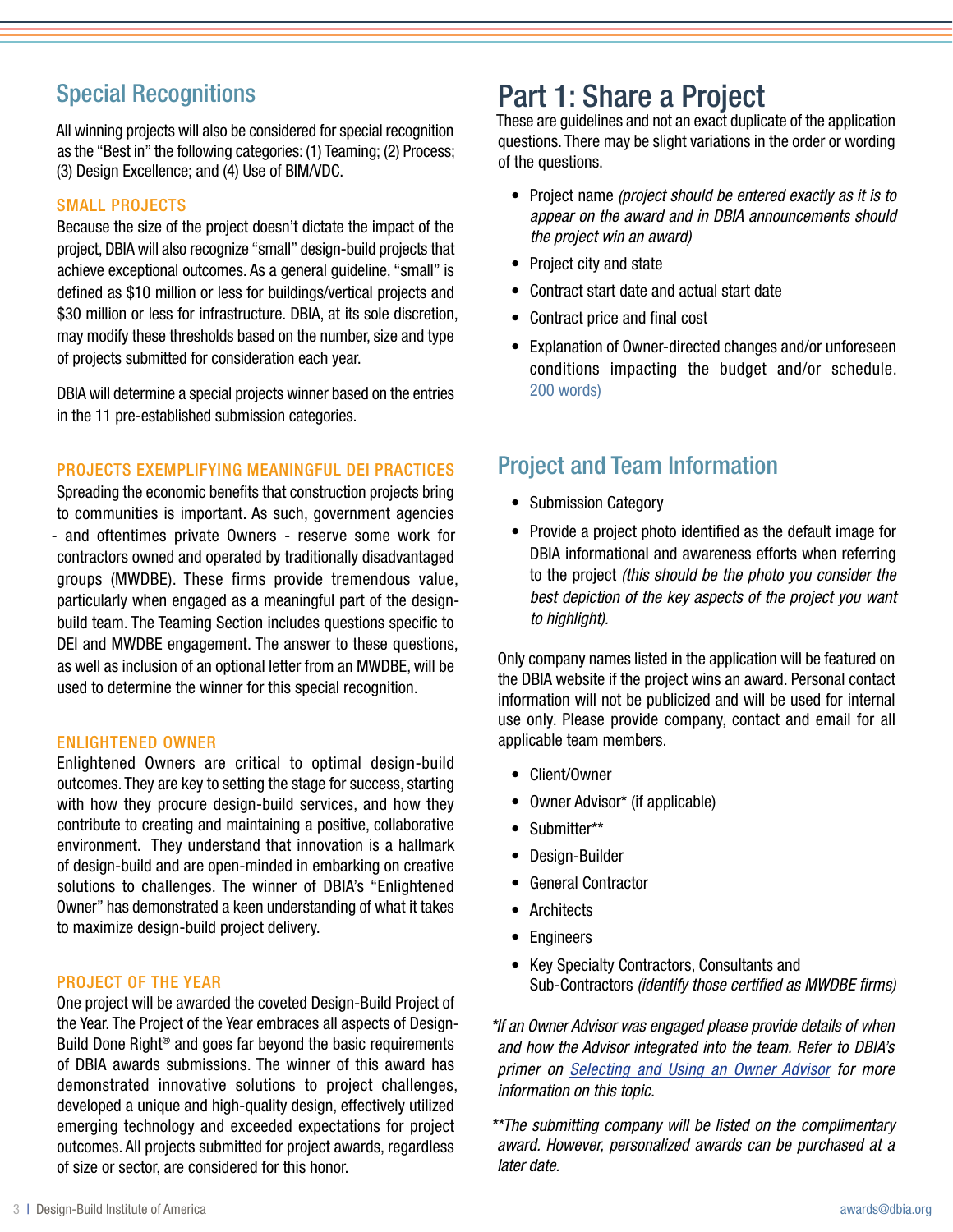### General Information and Project **Narratives**

- What best describes the design-build entity structural arrangement?
- What procurement method was used?
- What contract format was used?
- Provide a general description of the project size and scope. (200 words)
- Provide a detailed description that addresses the following: (500 words)
	- Purpose of the project (what need is the Owner addressing)
	- What additional processes/innovations were used, and how did design-build facilitate seamless incorporation of each *(i.e., prefabrication, modularization, industrialized construction, Lean principles, advanced building materials, etc.)*
	- An overview of the project's impact to the community including how it serves to inspire and influence, as well examples of the projects social, environmental and economic impact.
- Describe how the team provided the Owner with "best value for dollar spent." Provide specific examples of enhancements and betterments that you/your team brought to the project. These may be quantitative or qualitative in nature. (500 words)
- Describe steps taken to optimize the life cycle cost of the project. Include an overview of the intended outcomes. (300 words)

### Evaluation Factors

Provide the factors used by the Owner in selecting the designbuild team and the weight of each.

# Part 2: Apply for an Award

### Additional Team Information

- Marketing/PR Contact
- Project Manager
- Provide an organization chart of the team structure that concisely shows:
	- The design-build team structure
	- Contractual relationships
	- Names, titles of key team members, being certain to note those holding the DBIA®, Assoc. DBIA® or FDBIA® credential currently, and/or during the project execution. *(DBIA credentials will be verified.) Please note that a DBIA credential is earned through education, experience and examination, like a P.E. or AIA credential. Holding a DBIA credential should not be confused with DBIA membership. Please include team members representing the Owner, design-builder, contractor, architect, engineer, etc.*
- Explain the specific role those holding the DBIA®, Assoc. DBIA® or FDBIA® credential had in the project. Include the names and titles of additional team members holding the credential that are not listed on the organization chart. (300 words)

### General Information

- Provide an additional short project description that describes the aspects of the design-build teaming and the project outcomes that make this an award-winning project. Please provide your suggested description that highlights the following: the impact of design-build on the process and/or the outcomes; a key challenge and how it was overcome; an explanation of why you consider it a successful project outcome *(outside of cost and schedule performance).* (150 words)
- Source of the contract language
- List any additional industry awards this project has won

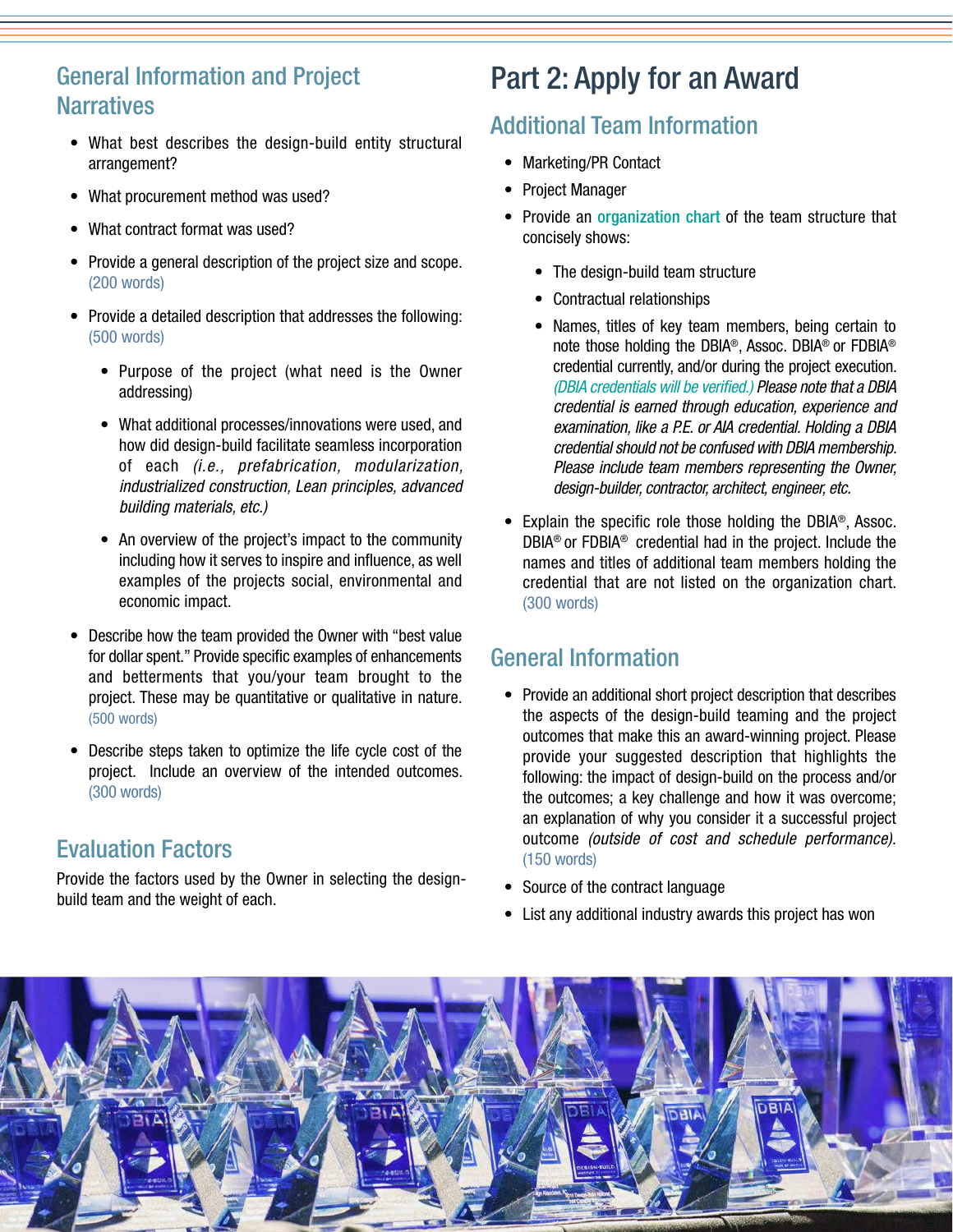### Safety Program

The following safety information is required:

- Total hours worked on project
- Duration of construction in months
- Number of cases with days away from work
- Number of cases with job transfer or restriction
- Other recordable cases (with explanations)
- Description of how the safety program was customized for this project. (300 words)
- Description of any specific safety issues as well as how the issues were resolved.
- Was full-time safety management and staff on-site during construction? (Yes/No)
- Description of prevention through design features that were incorporated into the project to improve safety, either from an operations or end-user perspective (if applicable). (200 words)

### Design-Build Process/Effective Use of Best **Practices**

This section is used to highlight the successful use of Design-Build Done Right® best practices that contributed to project and team success and ensured that the project met and/or exceeded the expectations of all stakeholders. Identification of best practices should span from the Owner's procurement decisionmaking process through project execution. Refer to [dbia.org/](http://dbia.org/best-practices) [best-practices](http://dbia.org/best-practices) to review Design-Build Done Right® Universally Applicable, Federal, Transportation or Water/Wastewater Best Practices and other resources.

- Complete and submit the [design-build best practices](http://dbia.org/wp-content/uploads/2020/12/Awards-Best-Practices-Checklist-Fillable.pdf) [checklist](http://dbia.org/wp-content/uploads/2020/12/Awards-Best-Practices-Checklist-Fillable.pdf).
- Based on your checklist responses, provide an overview of how design-build best practices were applied to the project from the RFQ/RFP stage through the post-award phases of design and construction *(Design Development, Construction Documents, construction and commissioning)*. (500 words)
- Did the Owner's RFP offer a stipend to unsuccessful offerers? (Yes/No)
- What was the method the Owner used in the RFQ/ RFP process to communicate the scope and technical requirements *(performance standards? Prescriptive bridging documents? Functional? Combination?)*. (200 words)
- If applicable, note what percentage of plans were already developed via prescriptive bridging documents and why.
- Detail the overall risk management approach, specifically addressing the following: (300 words)
	- How risks were identified and allocated to ensure an appropriate or balanced approach.
	- How risk was managed by the design-build team during executions.
	- How risk assessment was updated and refined as the project proceeded from procurement through project execution.
- What were the awards and incentives employed to help facilitate the alignment of the performance of the designbuild teams with the Owner's project goals *(if applicable)*? (200 words)
- Describe the quality assurance/quality control process used on the project and how it was implemented across the design and construction phases. Provide specifics of who performed the QA and QC for both the design and construction. (500 words)
- Detail the approach and methods that were employed to facilitate and manage the "design-build to budget" *(or design to contract amount)* throughout the design phase of the project. (200 words)
- What methods were used to establish and maintain alignment between the design schedule and the construction schedule throughout the design and construction phase? (200 words)

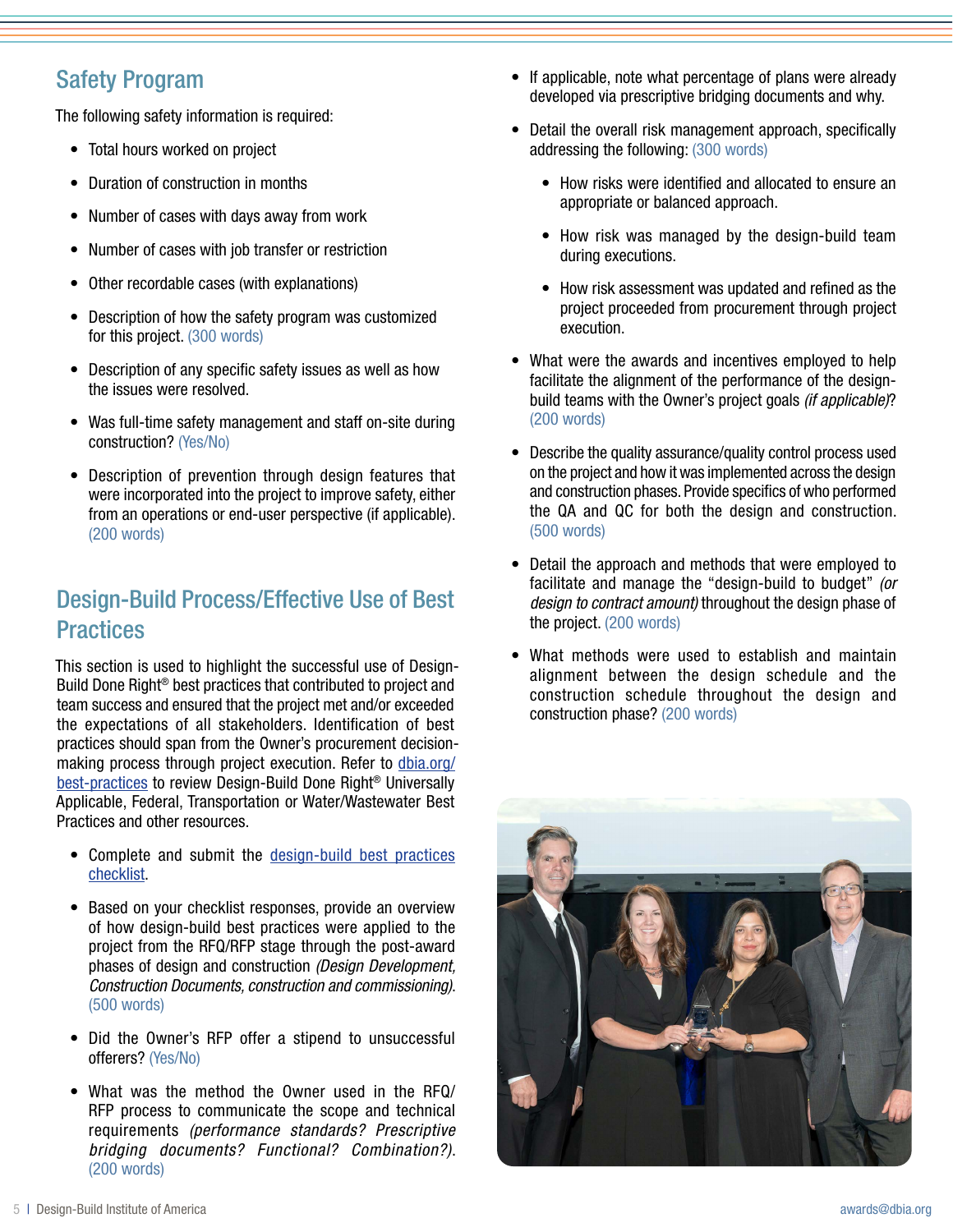### Excellence in Design

This section serves to demonstrate how design-build delivery enables projects to achieve excellence in design, whether architectural design, engineering design or both. Through the questions below, demonstrate how the team harnessed innovation and creativity leading to memorable design solutions that exceeded the Owner's vision, project goals and defined functional requirements. Keep in mind that "design" can relate to aesthetics (architecture), process/function (engineering) or both.

- Describe how the functional design/internal design contributes to operational efficiency, end-user comfort and function, productivity/business value and building systems integration. (300 words)
- What were the unique characteristics of the project aesthetics? *(e.g. memorable, state-of-the-art design that includes a holistic awareness that considers context, site and the environment)* (500 words)
- If applicable, please list any certifications the project received related to sustainability (*e.g., LEED, WELL Building Standard, Energy Star, Living Building Challenge, etc.).*
- Describe how design-build played a role in achieving or exceeding the Owner's sustainability goals related to reduced energy/water use, carbon emissions and/or longterm project performance requirements (if applicable).



### Project/Team Use of BIM/VDC and Other **Technologies**

As design-build continues to evolve, teams are utilizing impressive uses of technology to deliver projects. In this section, describe how your project/team effectively integrated people, processes and technology to deliver significant benefits for all stakeholders. Define how the use of building information modeling/virtual design construction (BIM/VDC) and other technologies played a role in increased collaboration, efficiency and improved quality assurance/quality control processes.

• Describe how the whole team approach inherent in Design-Build allowed for the use of BIM-enabled technologies, VDC processes, as well as other technology advances *(e.g. robotics, drones, etc.)* to flourish, creating a platform where all the client's goals were embraced and achieved. (500 words)

- Were key planning documents such as a BIM Execution Plan and Level of Development (LOD) Matrix developed at the outset the project? (Yes/No)
- List the BIM Use Cases that were implemented on the project. (200 words)
- Identify the quantifiable budget, schedule and quality outcomes that were realized through the application of previously listed BIM Use Cases. (300 words)
- If applicable, describe what model-based deliverables were provided to the Owner and how they will be utilized. (200 Words)

### Teaming Performance

Successful execution of design-build is based upon relationships built upon trust, transparency, respect for diverse perspectives and team integration. In this section, demonstrate how team members were not only competent in their specific areas of responsibility, but also understood that project success was directly dependent upon the ability of the entire team to work together collaboratively.

- Describe how and when key specialty trade and/ or subcontractors, including MWDBE's, were brought on board and incorporated into the team/process. (200 words)
- Provide an overview of the teaming philosophy that includes discussion of methods or approaches employed to engage and interact "as one team" (including the Owner) collaboratively throughout the design and construction phases of the project. Be specific about how the contractor actively participated in the design phase, how the designer(s) actively participated in the construction phase and how the key trade partners participated in design-assist throughout. Discuss specifically how the team's leadership and their leadership qualities contributed to this collaboration. (500 words)
- Did the team engage in formal, proactive Alternative Dispute Resolution (ADR) Partnering process? (Yes/No)
	- If yes, provide an overview of the process. (200 words)
- Describe your greatest challenge as a team and briefly describe how it was solved. (200 words)
- Describe the MWDBE goals of the project and the positions/ roles that were responsible for DEI outcomes (200 words)
- What specific measures were taken to ensure MWDBE success? (100 words)
- How were outcomes improved through diverse leadership or MWDBE integration into the project team? (200 words)